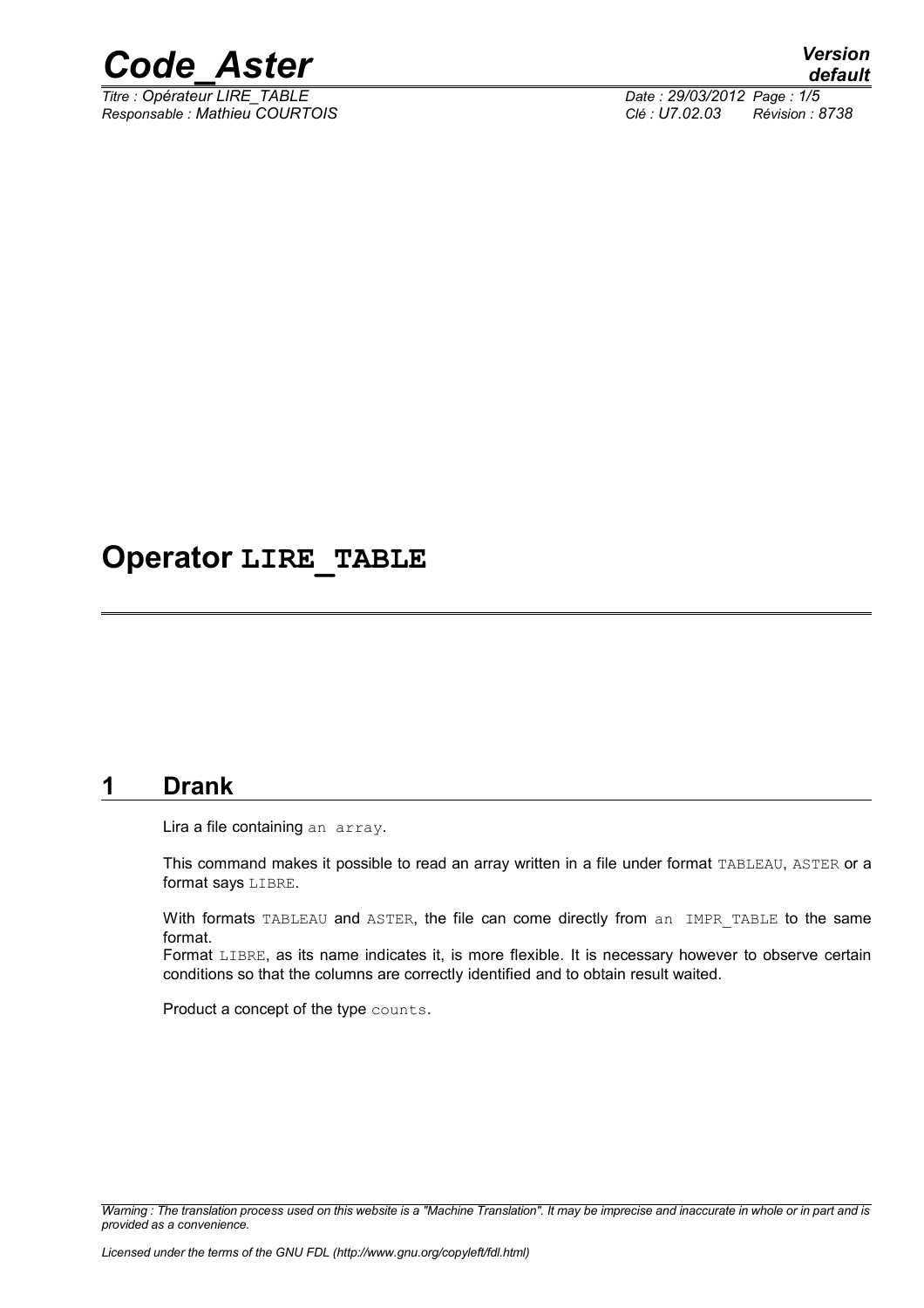# *Code\_Aster Version*

*Responsable : Mathieu COURTOIS Clé : U7.02.03 Révision : 8738*

*Titre : Opérateur LIRE\_TABLE Date : 29/03/2012 Page : 2/5*

## **2 Syntax**

| Tb $[array] = LINE TABLE ($              |                                            |                                |
|------------------------------------------|--------------------------------------------|--------------------------------|
| $+$ UNITE=                               | ific,                                      | $\lceil 1 \rceil$              |
| $\Diamond$ FORMAT=/                      | "TABLEAU",<br>/"ASTER",<br>/"LIBRE",       | [DEFAULT]                      |
| <b><i><u>ONUMÉRIQUE</u></i></b> TABLE=/1 | $\mathbf{r}$<br>/nume<br>$\overline{ }$    | [DEFAULT]<br>$\lceil 1 \rceil$ |
| $\Diamond$ SEPARATEUR=/                  | $\boldsymbol{m}$<br>/sep<br>$\overline{ }$ | [DEFAULT]<br>[K]               |
|                                          | <b>ORENOMME PARA=' UNIQUE"</b>             | [K]                            |
| <b>◊TITER=titer</b>                      | $\mathbf{r}$                               | [1 K]                          |
| $0$ INFO= $/1$                           | $\mathbf{r}$<br>/2                         | [DEFAULT]<br>$[1]$             |

**)**

*Warning : The translation process used on this website is a "Machine Translation". It may be imprecise and inaccurate in whole or in part and is provided as a convenience.*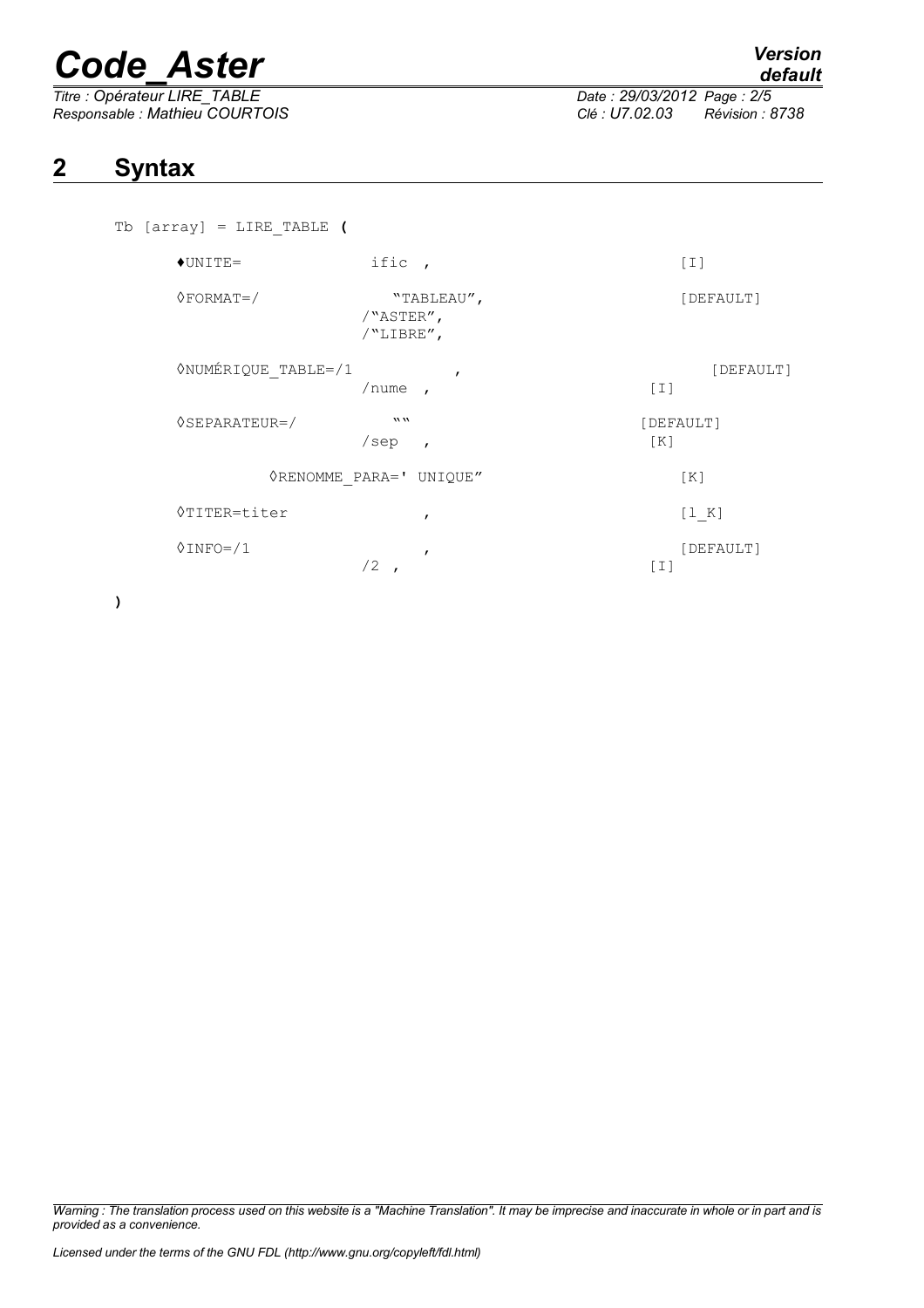# *Code\_Aster Version*

*Titre : Opérateur LIRE\_TABLE Date : 29/03/2012 Page : 3/5*

*Responsable : Mathieu COURTOIS Clé : U7.02.03 Révision : 8738*

### **3 Operands**

### **3.1 Operand UNITE**

Number D" logical unit of the file containing the arrays with reading.

### **3.2 Operand FORMAT**

Name of the format under which the array of the file was written.

### **3.2.1 Remarks**

During the reading of the values, one tries to interpret the value like whole, real, real with the comma instead of the point like decimal separator, failing this like a character string.

The value of blank cell is not the same one with format TABLEAU, ASTER and LIBRE.

#### **3.2.2 Format TABLEAU**

It acts of the format by default.

With format TABLEAU, the command estimates the number of columns present in the file. For that, the lines are cut out by means of the SEPARATEUR. The number of columns of the array is then supposed being the maximum found on all of the lines.

The lines starting with character # are regarded as comments and are added to the title of the array.

Among the values one can find (-), who means that there is no value for this parameter. There are no delimitations to separate several arrays in a file. It is considered that the end of an array was reached when the number of columns falls.

Format TABLEAU must make it possible to read again the arrays printed with IMPR TABLE with the same format. However, contrary to the Aster format , the type is automatically given according to the values read. The type of character strings can thus be different.

### **3.2.3 Aster format**

the Aster format requires certain characteristics illustrated in the following table:

| #DEBUT TABLE |  |
|--------------|--|
|              |  |

| #TITER line 1 of the text of title |       |                          |      |           |                                     |                |
|------------------------------------|-------|--------------------------|------|-----------|-------------------------------------|----------------|
| <b>#TITER</b> line 2 and following |       |                          |      |           |                                     |                |
| INTITULE                           | PATH  | SEGMENT                  | RESU | NOM CHAM  | INST                                | SIXX           |
| K8                                 | K16   |                          | K8.  | K16       | R                                   | R              |
| GLOBAL                             | CHEM1 |                          | SIG  | SIGM ELNO | 0.00000E+00                         | $-1.48981E+07$ |
| GLOBAL                             | CHEM1 | $\overline{\phantom{m}}$ | SIG  |           | 1.00000E+00                         | $-2.48981E+07$ |
| GLOBAL                             | CHEM1 |                          | SIG  |           | SIGM ELNO 1.00000E+00 - 3.48981E+07 |                |
|                                    |       |                          |      |           |                                     |                |

#### … **#FIN\_TABLE**

Any array with the Aster format begin with key word **#DEBUT\_TABLE** and ends in **#FIN\_TABLE**. In fact the delimitations make it possible to know where the reading starts and where it stops.

**#DEBUT\_TABLE** is then followed by lines of titles which are obligatorily preceded by key word **#TITER**. Follow then line containing all the names of the parameters, then line containing all the types of these parameters. These types belong obligatorily to the following list: K8, K16, K24, K32, K80, I, R. the following lines give the value of all the parameters.

Among the values one can find (-), who means that there is no value for this parameter.

The Aster format must make it possible to read again the arrays printed with IMPR TABLE with the same format.

*Warning : The translation process used on this website is a "Machine Translation". It may be imprecise and inaccurate in whole or in part and is provided as a convenience.*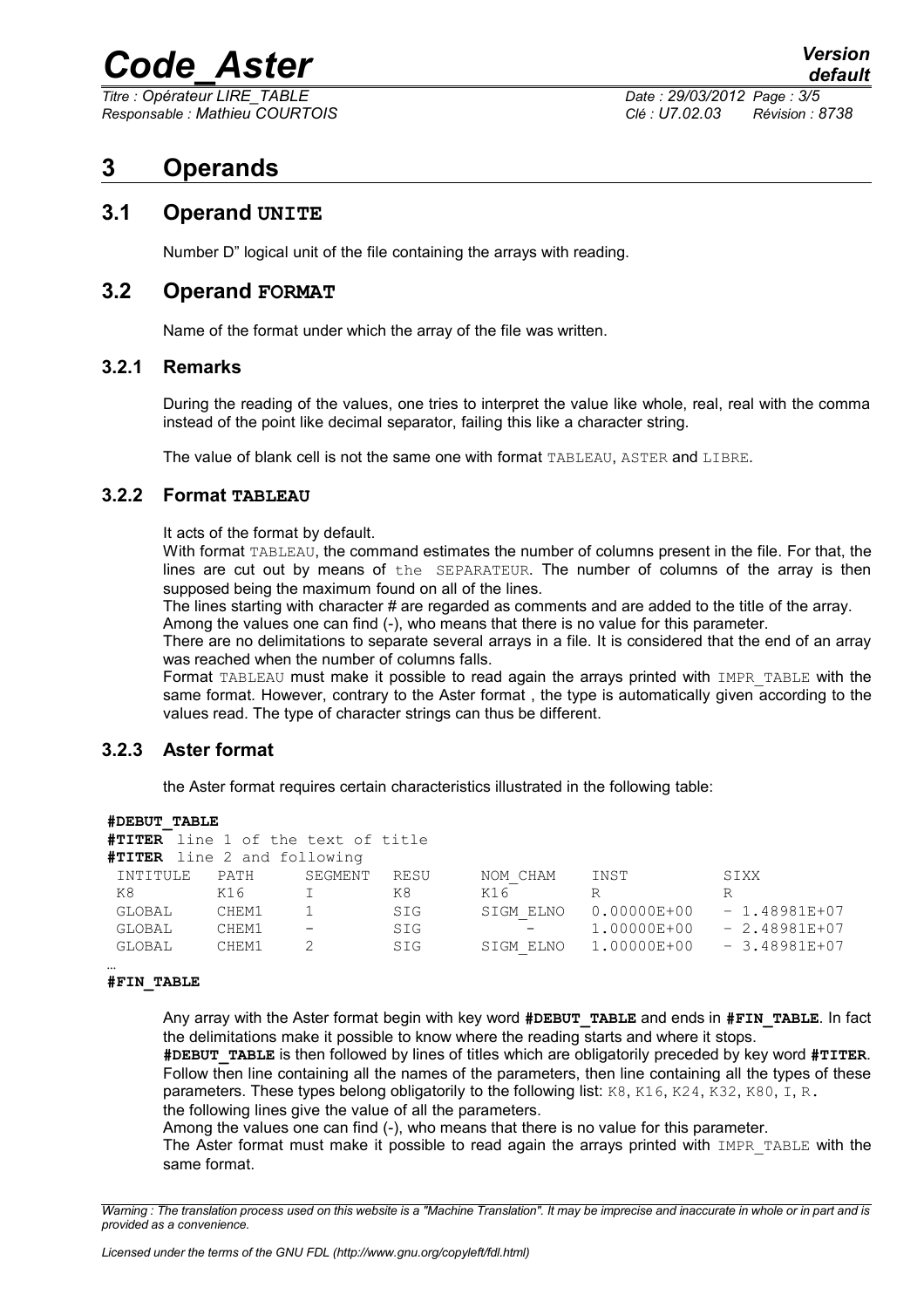# *Code\_Aster Version*

*Titre : Opérateur LIRE\_TABLE Date : 29/03/2012 Page : 4/5 Responsable : Mathieu COURTOIS Clé : U7.02.03 Révision : 8738*

### **3.2.4 Format LIBRE**

format LIBRE is very close to format TABLEAU except that character # does not have particular meaning and that the absence of value for a parameter corresponds to a null string.

### **3.3 Operand NUME\_TABLE**

It is possible to read an array among several in a file. One indicates the number of the ième array to reading. By default, the first array is read.

### **3.4 Operand SEPARATEUR**

Several consecutive separators count only for one. The separator by default is a space. To indicate that the fields are separated by a tabulation, one will indicate:  $SEPARATEUR = ' \ \lor you.$ 

### **3.5 Operand RENOMME\_PARA**

In an array, all the parameters must be distinct. If it is not the case in the file with reading, the reading fails because the array cannot be produced.

By specifying, RENOMME PARA = "UNIQUE" (only possible choice if the key word is indicated), if a parameter read were already met, one adds a numbered suffix of the form to him: " $\pm$  ". Example: two columns are named INST in the file. The array will be produced with a parameter named INST and the second named INST 1.

### **3.6 Operand TITER**

Titrates attached to the product concept by this operand [U4.03.01]. This title replaces that of the array read.

### **3.7 Operand INFO**

With  $INFO = 2$ . of the details on the data read are displayed. They are very numerous and may find it beneficial only to understand why a file is not read as it was expected.

### **4 Creation**

### **4.1 examples of an array to format "ASTER" with IMPR\_TABLE**

In this example (extracted from zzz128b), one writes several arrays with format "ASTER" in a file.

```
TOUT=POST RELEVE T (ACTION= F (INTITULE = "RESU U2",
                               NOEUD = ("B", "IT, "OF, "E", "F",),
                               RESULTAT = U2,
                               NOM CHAM = "DEPL",
                               TOUT ORDRE = "OUI',
                               TOUT CMP = "OUI',
                                OPERATION = "EXTRACTION"))
IMPR_TABLE (UNITE=37, 
             TABLE=TOUT, 
             FORMAT=' ASTER')
IMPR_TABLE (UNITE=37, 
             TABLE=TOUT, 
             FORMAT=' ASTER',
```
*Warning : The translation process used on this website is a "Machine Translation". It may be imprecise and inaccurate in whole or in part and is provided as a convenience.*